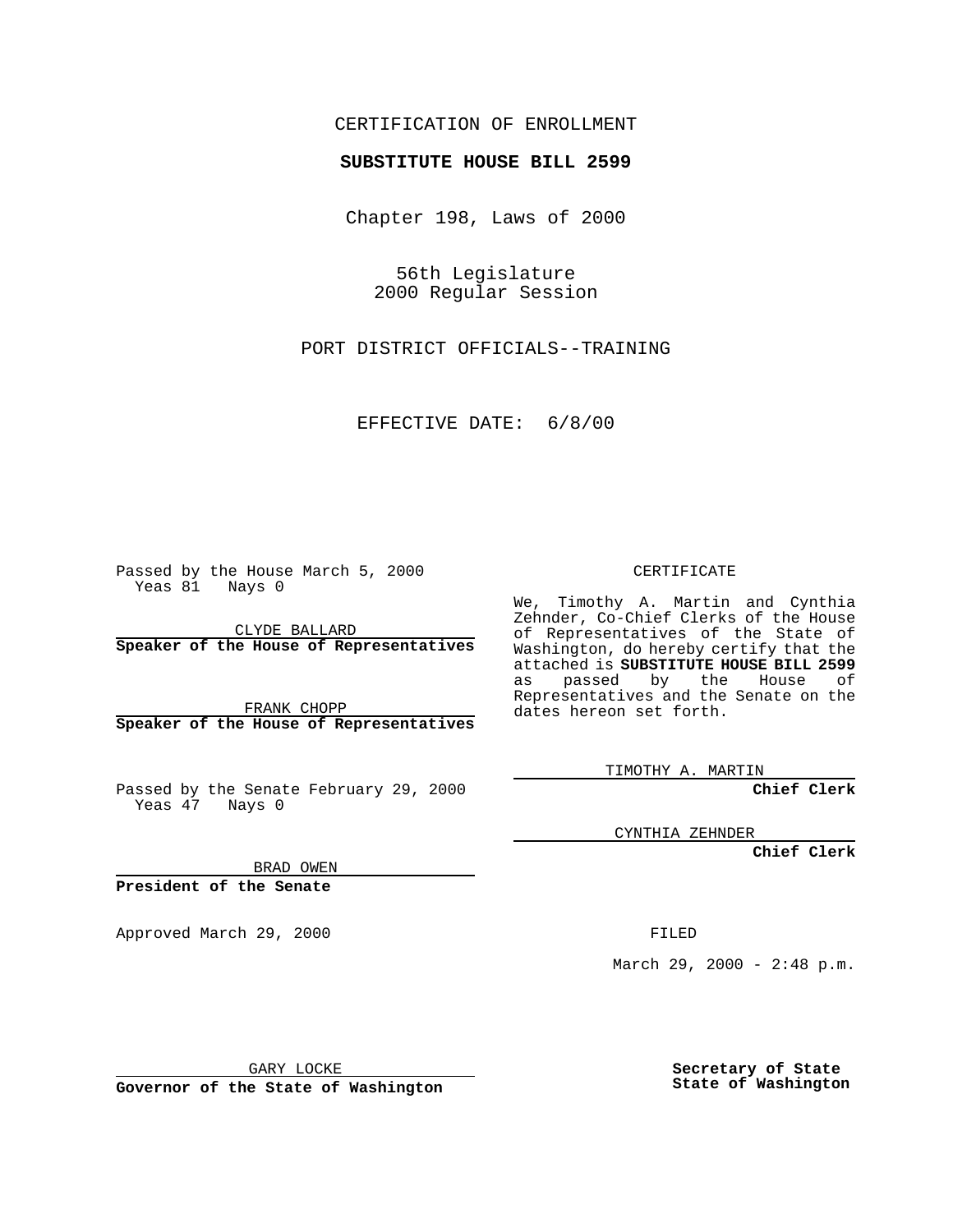## **SUBSTITUTE HOUSE BILL 2599** \_\_\_\_\_\_\_\_\_\_\_\_\_\_\_\_\_\_\_\_\_\_\_\_\_\_\_\_\_\_\_\_\_\_\_\_\_\_\_\_\_\_\_\_\_\_\_

\_\_\_\_\_\_\_\_\_\_\_\_\_\_\_\_\_\_\_\_\_\_\_\_\_\_\_\_\_\_\_\_\_\_\_\_\_\_\_\_\_\_\_\_\_\_\_

Passed Legislature - 2000 Regular Session

AS AMENDED BY THE SENATE

**State of Washington 56th Legislature 2000 Regular Session By** House Committee on Local Government (originally sponsored by

Representatives Doumit, Mulliken, Scott, Fisher and Alexander)

Read first time 02/02/2000. Referred to Committee on .

 AN ACT Relating to creating an education and training program for port district officials; amending RCW 53.06.060; adding new sections to chapter 53.06 RCW; and adding a new section to chapter 39.84 RCW.

BE IT ENACTED BY THE LEGISLATURE OF THE STATE OF WASHINGTON:

 NEW SECTION. **Sec. 1.** A new section is added to chapter 53.06 RCW to read as follows:

 Port districts are authorized to utilize the services of a nonprofit corporation for the purposes of providing training, education, and general improvement to the public sector management skills necessary to implement the economic development programs of port districts. Actions taken under this section must be implemented pursuant to the powers granted in chapter 39.84 RCW. Any nonprofit corporation utilized pursuant to this section must be a tax exempt nonprofit corporation, may be a nonprofit corporation created by the Washington public ports association, and must be created for the sole purposes of education and training for port district officials and employees. Port districts are authorized to transfer to a qualified nonprofit corporation utilized pursuant to this section any funds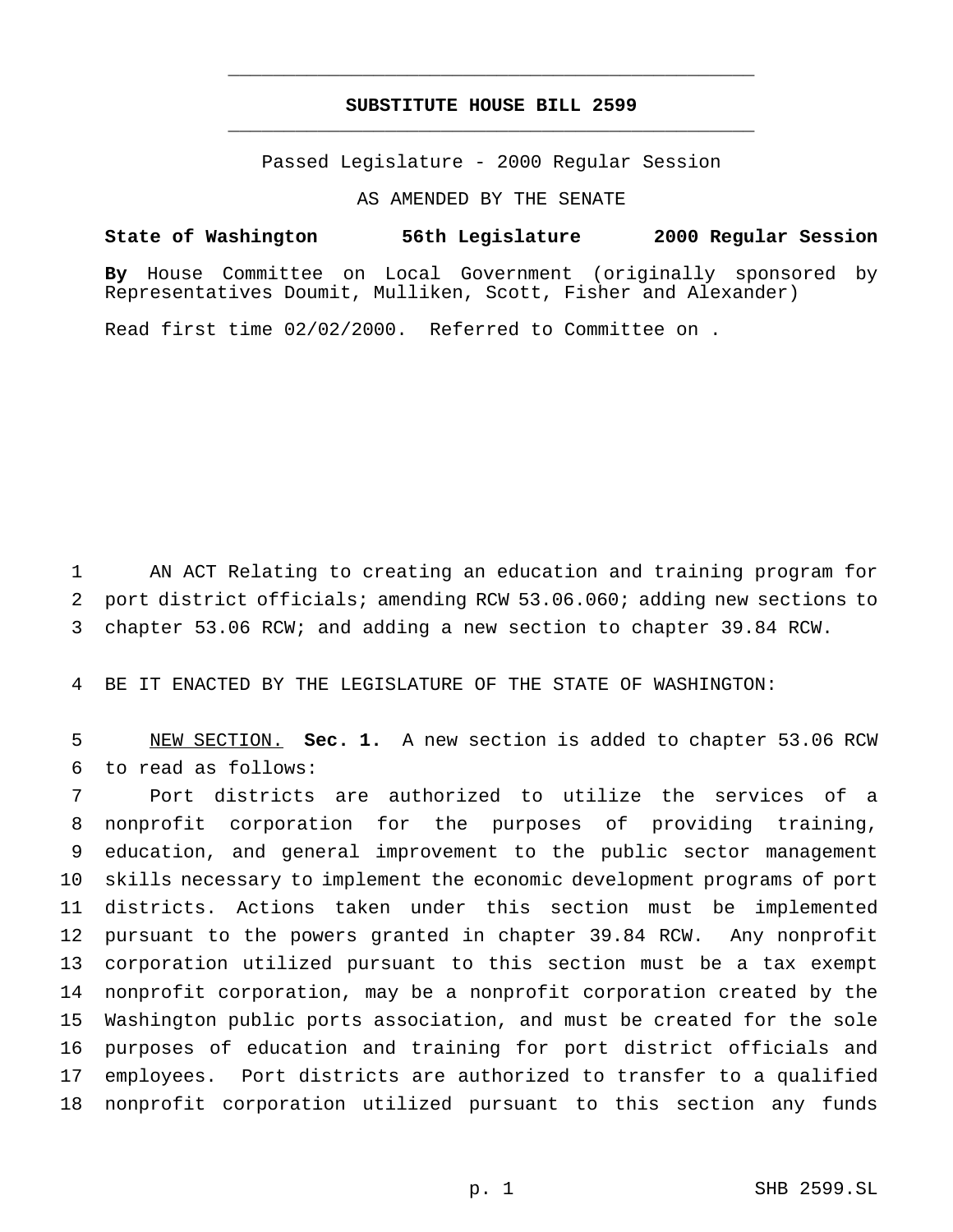received from an industrial development corporation created by a port district under RCW 39.84.130.

 Nothing in this section shall be construed to prohibit the receipt of additional public or private funds by a nonprofit corporation established under this section. The coordination of these programs and the transfers and expenditures of funds shall be deemed to be for industrial development and trade promotion as provided for in Article VIII, section 8 of the Washington state Constitution.

 NEW SECTION. **Sec. 2.** A new section is added to chapter 39.84 RCW to read as follows:

 Funds received by a port district under RCW 39.84.130 may be transferred to a nonprofit corporation created or re-created for the exclusive purpose of providing training, education, and general improvement to the public sector management skills necessary to implement the economic development programs of the port district. The nonprofit corporation selected for that purpose may be, without limitation, a corporation formed by the Washington public ports association.

 Any nonprofit corporation selected for the purposes of this section must have tax exempt status under 26 U.S.C. Sec. 501(c)(3).

 Transfers and expenditures of funds shall be deemed to be for industrial development and trade promotion as provided in Article VIII, section 8 of the Washington state Constitution.

 Nothing in this chapter shall be construed to prohibit the receipt of additional public or private funds by a nonprofit corporation for the purposes described in this section.

 NEW SECTION. **Sec. 3.** A new section is added to chapter 53.06 RCW to read as follows:

 In carrying out the purposes described in this and other chapters of this title, the legislature recognizes that any nonprofit corporation created or re-created for the purposes of this chapter, is a private nonprofit corporation contracting to provide services to which port districts may subscribe.

 **Sec. 4.** RCW 53.06.060 and 1995 c 301 s 74 are each amended to read as follows:

## SHB 2599.SL p. 2